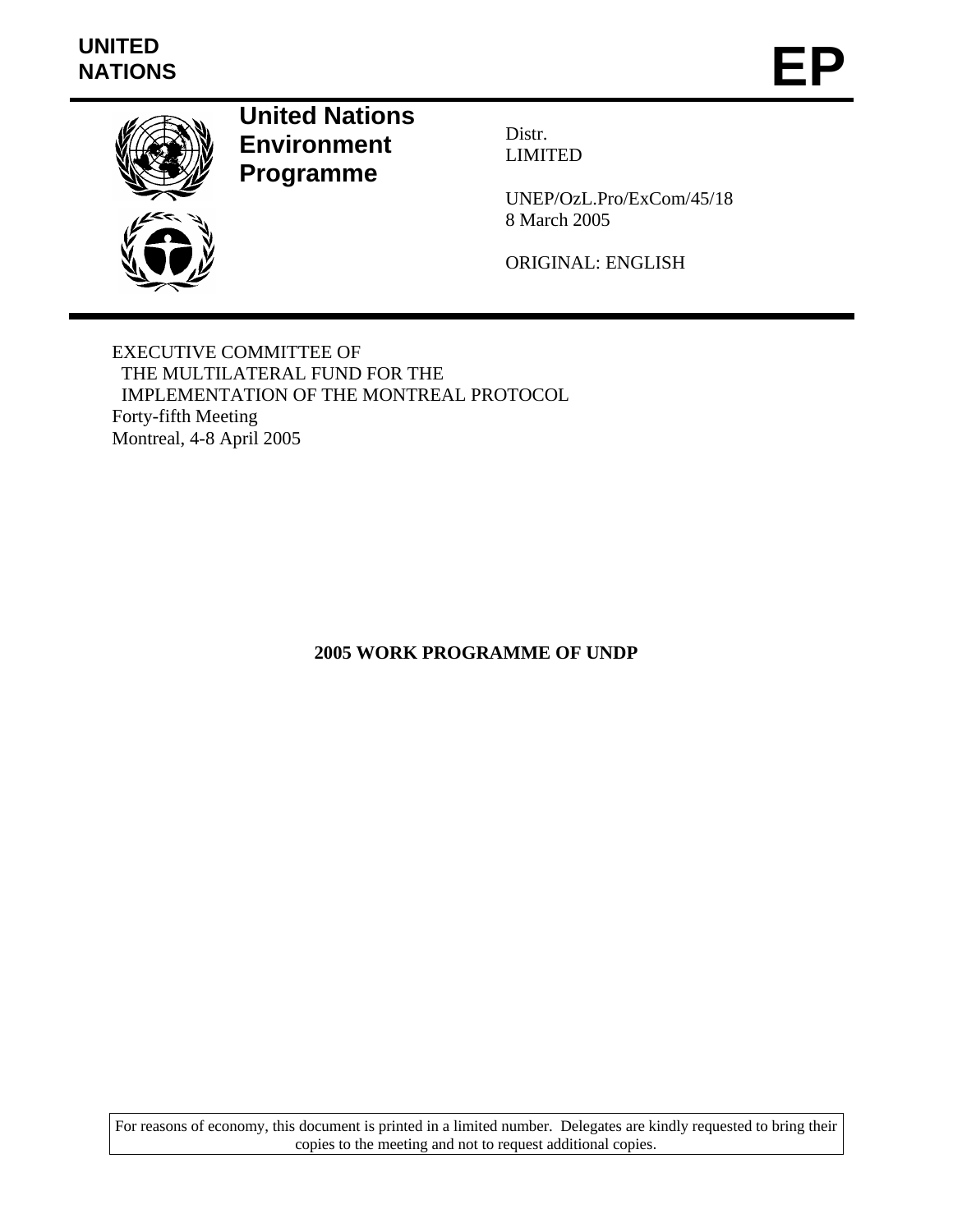# **COMMENTS AND RECOMMENDATIONS OF THE FUND SECRETARIAT**

1. UNDP is requesting approval from the Executive Committee for US \$1,564,380 for its 2005 Work Programme, plus agency support costs of US \$134,260.

2. The activities proposed in UNDP's Work Programme are presented in Table 1 below:

| Country                                            | <b>Activity/Project</b>                                               |            | <b>Amount</b><br><b>Requested</b><br>US <sub>3</sub> | <b>Amount</b><br>Recommended<br>US <sub>3</sub> |  |
|----------------------------------------------------|-----------------------------------------------------------------------|------------|------------------------------------------------------|-------------------------------------------------|--|
|                                                    | SECTION A: ACTIVITIES RECOMMENDED FOR BLANKET APPROVAL                |            |                                                      |                                                 |  |
| A1. Project preparation:                           |                                                                       |            |                                                      |                                                 |  |
| Congo, D.R.                                        | Project preparation for a refrigeration end-user project              |            | 16,870                                               | 16,870                                          |  |
| Lao, P.D.R.                                        | Project preparation for a foam multiple sub-sectors project           |            | 22,493                                               | 22,493                                          |  |
| Sierra Leone                                       | Project preparation for a halon sectoral phase-out plan               |            | 16,870                                               | 16,870                                          |  |
| Zimbabwe                                           | Project preparation for fumigant methyl bromide                       |            | 20,000                                               | 20,000                                          |  |
|                                                    | Subtotal for project preparation:                                     |            | 76,233                                               | 76,233                                          |  |
|                                                    | A2. Renewal of institutional strengthening projects:                  |            |                                                      |                                                 |  |
|                                                    |                                                                       | <b>ODP</b> |                                                      |                                                 |  |
|                                                    |                                                                       | tonnes     |                                                      |                                                 |  |
| Colombia                                           | Extension of institutional strengthening project:<br>phase V          | 22.76      | 275,600                                              | 275,600                                         |  |
| Subtotal for institutional strengthening projects: |                                                                       |            | 275,600                                              | 275,600                                         |  |
|                                                    | <b>SECTION B: ACTIVITIES RECOMMENDED FOR INDIVIDUAL CONSIDERATION</b> |            |                                                      |                                                 |  |
| <b>B1. Project preparation</b>                     |                                                                       |            |                                                      |                                                 |  |
| <b>Brazil</b>                                      | Project preparation for a chillers demonstration project              |            | 50,000                                               |                                                 |  |
| Congo, D.R.                                        | Project preparation for a CTC sectoral phase-out plan                 |            | 16,870                                               |                                                 |  |
| Fiji                                               | Project preparation for complete ODS phase-out plan                   |            | 16,870                                               |                                                 |  |
|                                                    | Subtotal for project preparation:                                     |            | 83,740                                               |                                                 |  |
| <b>B2.</b>                                         | <b>Technical assistance</b>                                           |            |                                                      |                                                 |  |
| Paraguay                                           | Solvent sector technical assistance                                   |            | 30,000                                               |                                                 |  |
| Uruguay                                            | Solvent sector technical assistance                                   |            | 30,000                                               |                                                 |  |
|                                                    | Subtotal for technical assistance:                                    |            | 60,000                                               |                                                 |  |
| <b>B3.</b> Other activities                        |                                                                       |            |                                                      |                                                 |  |
| Argentina                                          | Funding request to carry out HCFC surveys                             |            | 68,807                                               |                                                 |  |
| <b>Brazil</b>                                      | Funding request to carry out HCFC surveys                             |            | 183,486                                              |                                                 |  |
| Colombia                                           | Funding request to carry out HCFC surveys                             |            | 68,807                                               |                                                 |  |
| India                                              | Funding request to carry out HCFC surveys                             |            | 183,486                                              |                                                 |  |
| Indonesia                                          | Funding request to carry out HCFC surveys                             |            | 114,679                                              |                                                 |  |
| Iran                                               | Funding request to carry out HCFC surveys                             |            | 68,807                                               |                                                 |  |
| Lebanon                                            | Funding request to carry out HCFC surveys                             |            | 45,872                                               |                                                 |  |
| Malaysia                                           | Funding request to carry out HCFC surveys                             |            | 91,743                                               |                                                 |  |
| Mexico                                             | Funding request to carry out HCFC surveys                             |            | 114,679                                              |                                                 |  |

# Table 1: UNDP Work Programme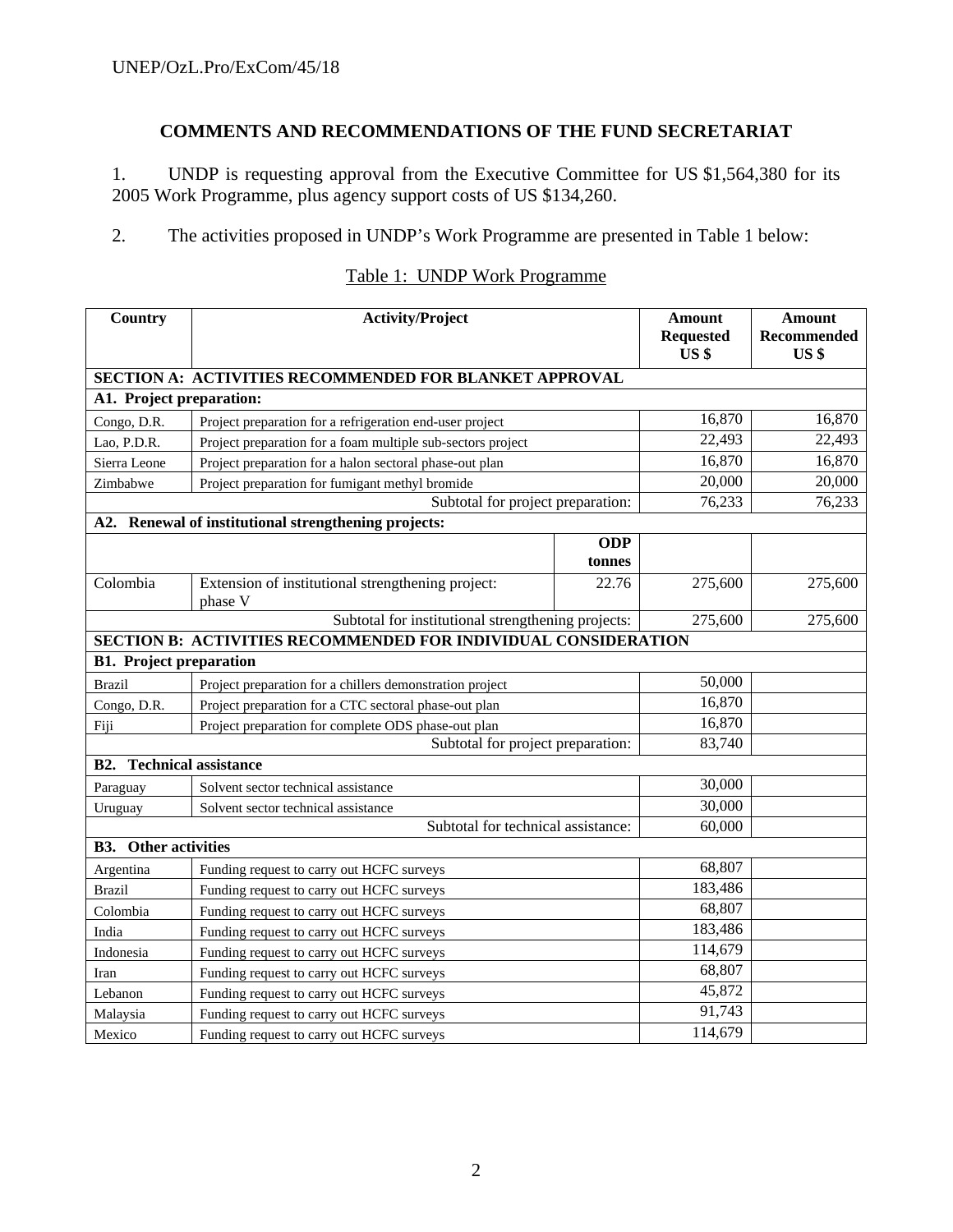| Country                                                                                                                                                                                                | <b>Activity/Project</b>                   | Amount<br><b>Requested</b><br>US \$ | Amount<br>Recommended<br>US <sup>§</sup> |
|--------------------------------------------------------------------------------------------------------------------------------------------------------------------------------------------------------|-------------------------------------------|-------------------------------------|------------------------------------------|
| Sri Lanka                                                                                                                                                                                              | Funding request to carry out HCFC surveys | 36,697                              |                                          |
| Syria                                                                                                                                                                                                  | Funding request to carry out HCFC surveys | 45,872                              |                                          |
| Venezuela                                                                                                                                                                                              | Funding request to carry out HCFC surveys | 45,872                              |                                          |
|                                                                                                                                                                                                        | Subtotal for other activities:            | 1,068,807                           |                                          |
| Subtotal                                                                                                                                                                                               |                                           | 1,564,380                           |                                          |
| Agency support costs (7.5 per cent for project preparation and institutional<br>strengthening, and for other activities over US \$250,000, and 9 per cent for other<br>activities under US \$250,000): |                                           | 134.260                             |                                          |
| Total:                                                                                                                                                                                                 |                                           | 1,698,640                           |                                          |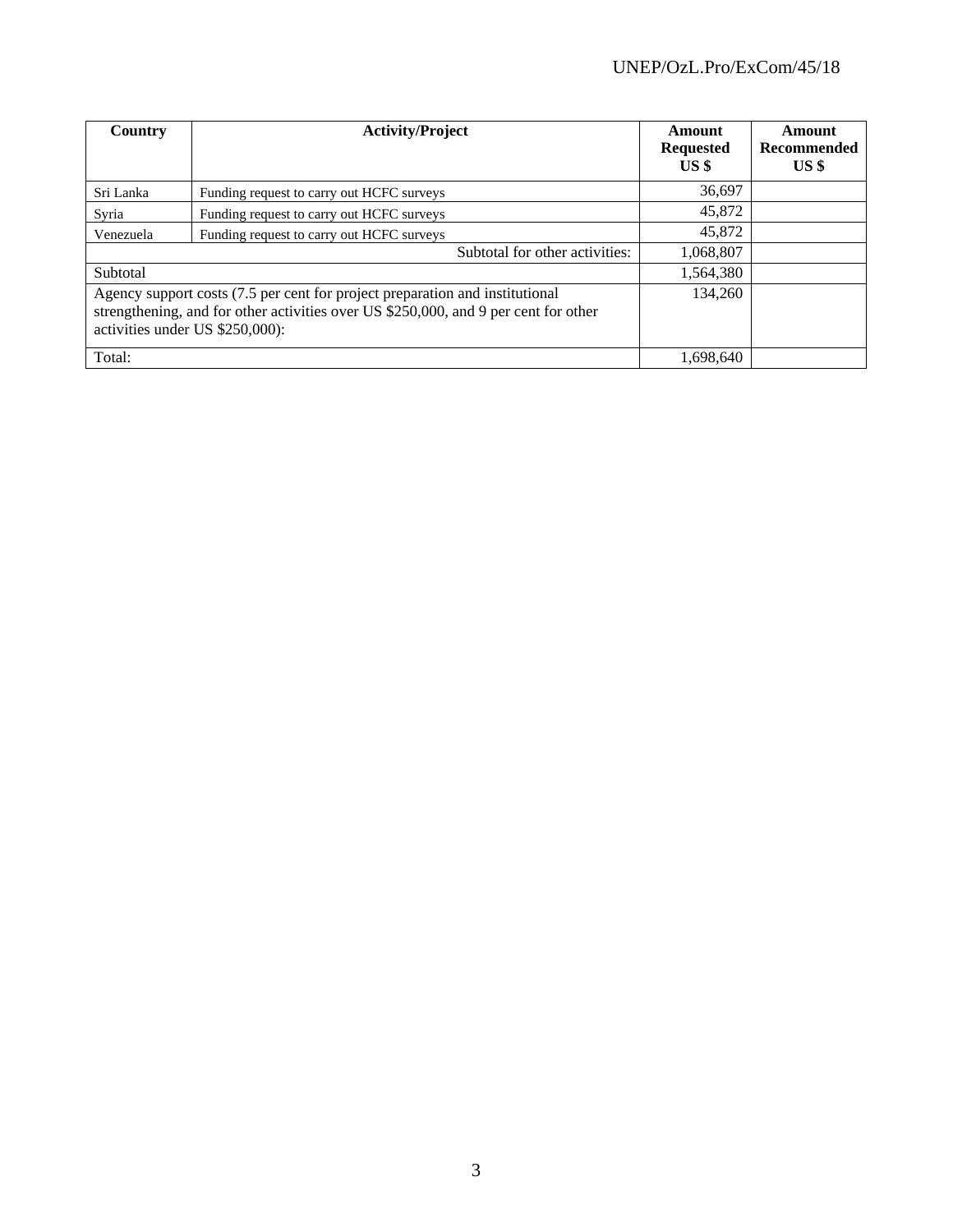# **ACTIVITIES RECOMMENDED FOR BLANKET APPROVAL**

#### **A1. Project preparation**

#### Fund Secretariat's recommendation

3. The Fund Secretariat recommends blanket approval of the project preparation activities listed in Section A1 of Table 1 at the level of costs indicated.

# **A2. Renewal of institutional strengthening projects**

(a) Colombia (phase V) US \$275,418

#### Project description

4. The description of the institutional strengthening project for Colombia is presented in Annex I to this document.

#### Fund Secretariat's recommendation

5. The Fund Secretariat recommends blanket approval of the above project at the level of funding as shown in Table 1 above. The Executive Committee may wish to express to the Government of Colombia the comments which appear in Annex II to this document.

# **SECTION B: ACTIVITIES RECOMMENDED FOR INDIVIDUAL CONSIDERATION**

# **B1. Project preparation**

#### Brazil: Project preparation for a chillers demonstration project

#### Project description

6. UNDP is requesting approval of US \$50,000 plus agency support costs, to prepare a project in the chiller sub-sector. UNDP has indicated that the purpose of the project will be to help demonstrate the value of replacement of CFC-based chillers, as well as to increase awareness of users of the impending phase out and options that may be available for dealing with their chillers.

7. UNDP has indicated that, responding to decision XVI/13 of the Parties, noting decision 44/61 of the Executive Committee, and in view of the importance it gives to energy efficiency and the synergisms between conventions, the Government of Brazil requested UNDP to include a demonstration project in the chiller sector in its 2005 Business Plan. UNDP has noted that it is the lead agency for Brazil's National CFC Phase-out Plan. Now that the Plan is being implemented, a significant number of CFC chillers have been identified in the country. While conservation measures are considered under the Plan, these measures alone will not resolve the needs of the sub sector in the long term.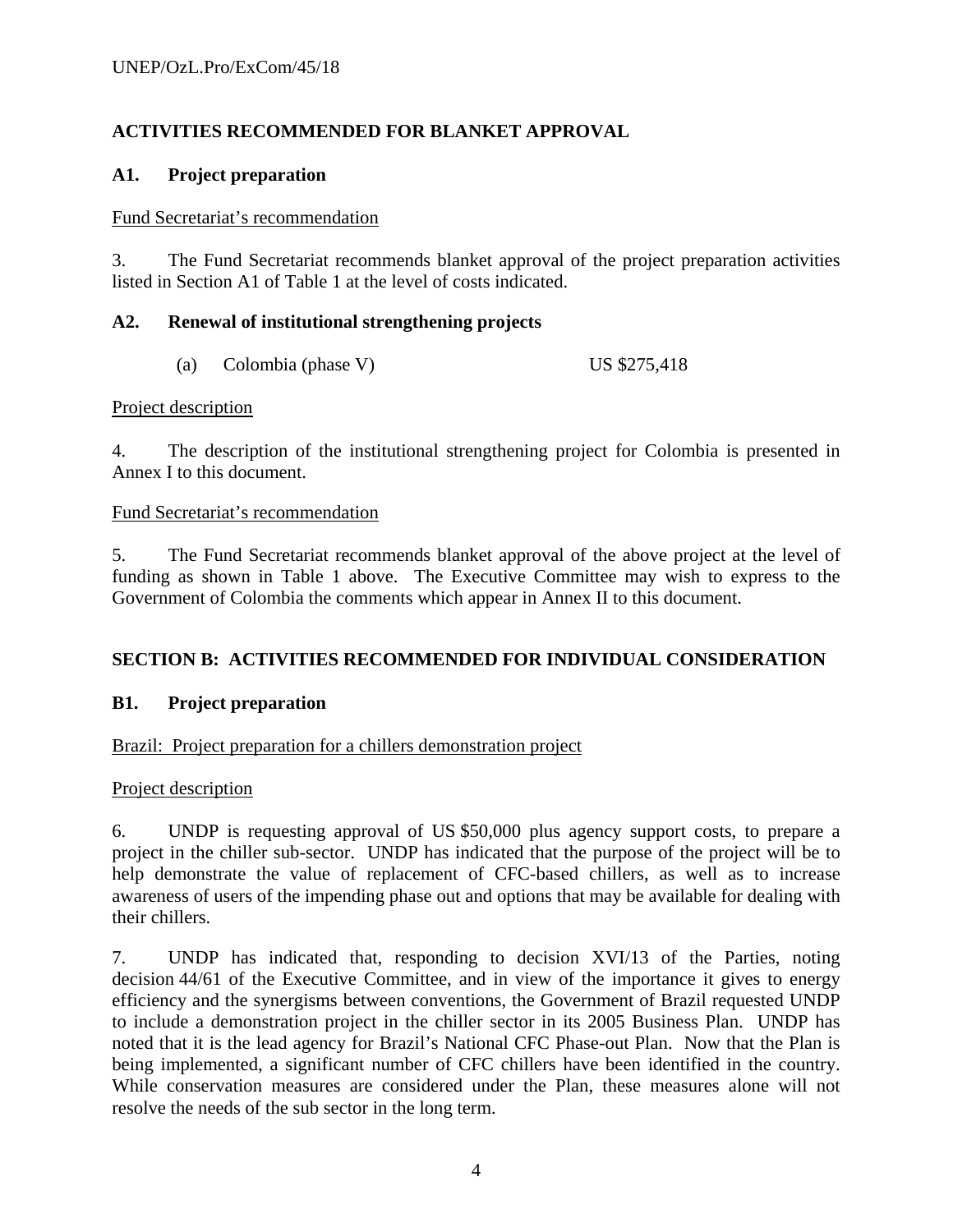# Fund Secretariat's comments

8. The Executive Committee might wish to consider UNDP's request in the light of its discussions on chillers planned for the  $45<sup>th</sup>$  Meeting. The Fund Secretariat notes that the Agreement between the Government of Brazil and the Executive Committee for Brazil's national CFC phase-out plan includes the provision that Brazil is "precluded from applying or receiving further funding from the Multilateral Fund in respect to the substances" that is, CFCs.

# Fund Secretariat's recommendation

9. Pending.

# Congo, D.R.: Project preparation for a CTC sectoral phase-out plan

#### Project description

10. UNDP is requesting project preparation funding of US \$16,870 to prepare a phase-out plan in the solvent sector.

#### Fund Secretariat's comments

11. D.R. Congo reported CTC consumption of 11 ODP tonnes in 2003, against a baseline of 15 ODP tonnes. The only issue arising from this request is that a similar proposal has been received from UNIDO (UNEP/OzL.Pro/ExCom/45/19). At the time of preparation of this document, the matter was still under discussion by the two agencies. The resolution of the issue will be reported to the  $45<sup>th</sup>$  Meeting for incorporation into the Executive Committee's decisions on the 2005 work programmes of UNDP and UNIDO as appropriate.

#### Fund Secretariat's recommendation

12. Pending.

# Fiji: Project preparation for a complete ODS phase-out plan

# Project description

13. UNDP is requesting project preparation funding of US \$16,870 to prepare its part of a project to achieve and sustain phase-out of all ODS in Fiji. Additional funding has been requested by UNEP in its work programme amendment (UNEP/OzL.Pro/ExCom/45/17) for total project preparation amounting to US \$31,870 for this activity. The resulting project to be implemented jointly by UNDP and UNEP is intended to phase-out newly identified MB consumption and to provide already identified additional assistance with activities typical of those in an RMP update, to enable Fiji to sustain the phase-out of CFCs first achieved in 2000.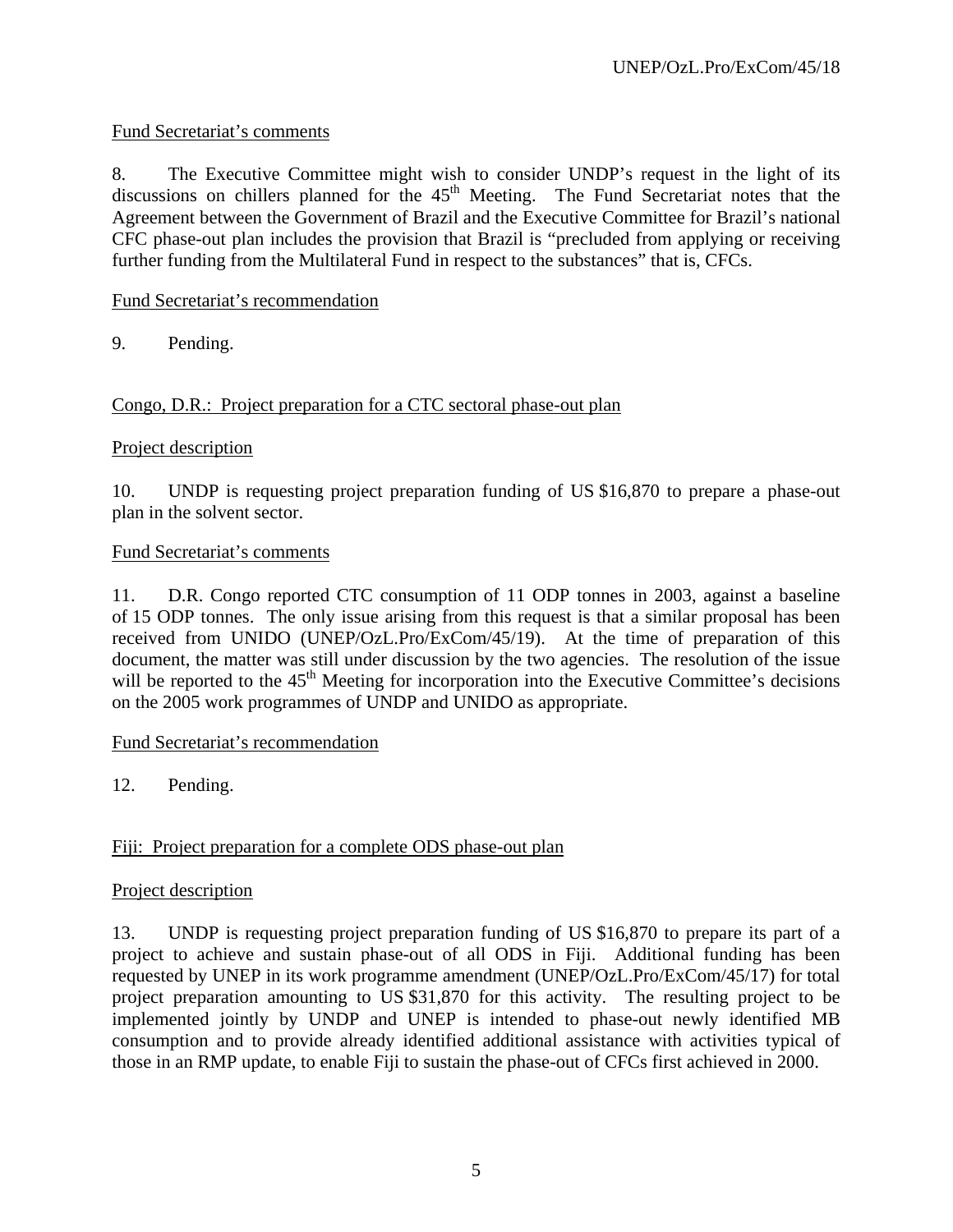# Fund Secretariat's comments

14. Fiji's CFC consumption has been zero since 2000. Fiji received an RMP prior to decision 31/48 (the RMP guidelines), and thus did not provide any undertaking to meet the 2005 and 2007 MP control measures for CFCs without further assistance. However, Fiji has been able to move ahead of the Protocol control requirements and to reduce its CFC consumption to zero on a year-by-year basis.

15. Consistent with decision 31/48, Fiji prepared a detailed report of its current circumstances in regard to CFC phase-out. This report, which has been reviewed by the Secretariat, has identified specific and limited assistance including recovery and recycling equipment, CFC identification kits and training courses that, according to the report would enable Fiji to adopt measures to ensure that its CFC phase-out is sustained. Fiji had initially considered requesting an RMP update under decision 31/48. The Secretariat advised UNEP and UNDP that since Fiji had already met the 2005 and 2007 control measures for CFCs, such a request might not be eligible for funding.

16. Fiji's 2004 MB consumption reported to the Ozone Secretariat under Article 7 was 2.10 ODP tonnes against a baseline of 0.67 ODP tonnes. In decision XVI/23 the Parties found Fiji to be in non-compliance with the MP control measures for MB and requested that Fiji submits a plan of action. It was also noted that Fiji might submit a request for a change of its MB baseline. The preparatory assistance for UNDP jointly with UNEP would enable the current circumstances regarding Fiji's apparently increasing MB consumption to be established and a total phase-out project to be prepared.

17. Given that urgent measures needed to be taken to reduce MB consumption, and that Fiji has itself identified specific additional requirements to sustain its CFC phase-out, the Secretariat suggested that consideration be given to requesting funding to prepare a final project for Fiji that would address any remaining support for CFC phase-out as well as the complete phase-out of MB. UNDP's request has been submitted on this basis.

18. The project has been referred for individual consideration because funding is requested to support or sustain zero CFC consumption. There is a related precedent in the guidelines for MB in which the Executive Committee agreed to provide limited funding support for countries that use little or no MB. The underlying policy issue has also been raised by the Secretariat under Agenda Item 7(a), Overview of issues identified during project review. The project is also referred because of the high quality of the report presented by Fiji, in which precise and limited needs have been quantified.

# Fund Secretariat's recommendation

19. The Executive Committee might consider whether to approve the project preparation request at the level of funding indicated in Table 1 on the basis of the information provided above and consistent with any conclusions from its discussions under Agenda Item 7(a). Any approval could be subject to the condition that all CFC-based funding proposals in the resulting project should be directly related to the specific needs identified and quantified in Fiji's report on implementation of its RMP.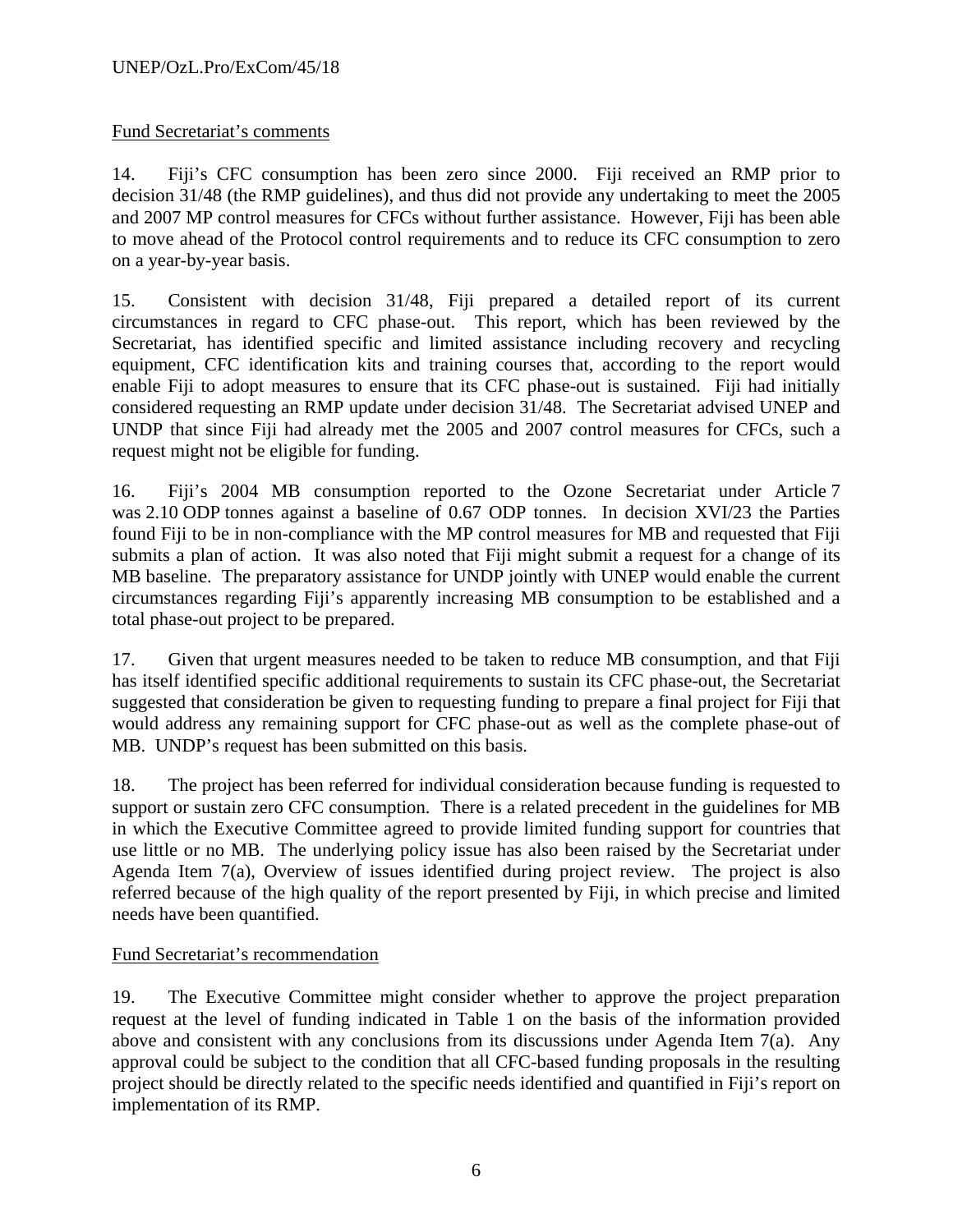# **B2. Technical Assistance**

Paraguay: Solvent sector technical assistance

# Uruguay: Solvent sector technical assistance

# Project descriptions

20. UNDP is requesting approval of US \$30,000 plus agency support costs per country, to provide technical assistance for the phase-out of low levels of reported consumption of CTC and to sustain the phase-out of other ODS solvents. UNDP has indicated that this would be the only funding the countries would seek for the solvent sector.

# Fund Secretariat's comments

21. Paraguay and Uruguay reported CTC consumption levels of 2.42 and 0.28 ODP tonnes respectively in 2003. Neither country has reported TCA or CFC-113 consumption in the last two years. Uruguay reported consumption of 0.1 ODP tonne of TCA in 2001.

22. The CTC baselines of the two countries are 0.6 ODP tonnes and nil respectively, therefore, to be in compliance with the 85 percent MP reduction target for CTC in 2005, Paraguay's CTC consumption in 2005 and succeeding years will need to be less than 0.36 ODP tonnes and Uruguay's CTC consumption will need to be nil.

23. UNDP's submission is consistent with decision 40/19 and with recent efforts to establish a programme to address low levels of consumption in the solvent sector in Article 5 countries. Proposals for technical assistance in the solvent sector for countries with little or no current consumption have also been submitted by UNIDO (UNEP/OzL.Pro/ExCom/45/19). underlying policy issue has also been raise by the Secretariat under Agenda Item 7(a), Overview of issues identified during project review.

# Fund Secretariat's recommendation

24. On the basis of the information and comments above and the conclusions of its discussion under Agenda item 7(a), the Executive Committee might consider whether it wishes to approve the two proposals at the level of funding indicated in Table 1.

# **B3. Other activities**

Funding request to carry out HCFC surveys: Argentina, Brazil, Colombia, India, Indonesia, Iran, Lebanon, Malaysia, Mexico, Sri Lanka, Syria, Venezuela

# Project descriptions

25. At the request of the 12 countries listed above, UNDP is seeking funding to conduct surveys of HCFC use in each country at the levels indicated in Table 1. UNDP has indicated that the surveys will help countries to identify HCFC applications and the alternatives available and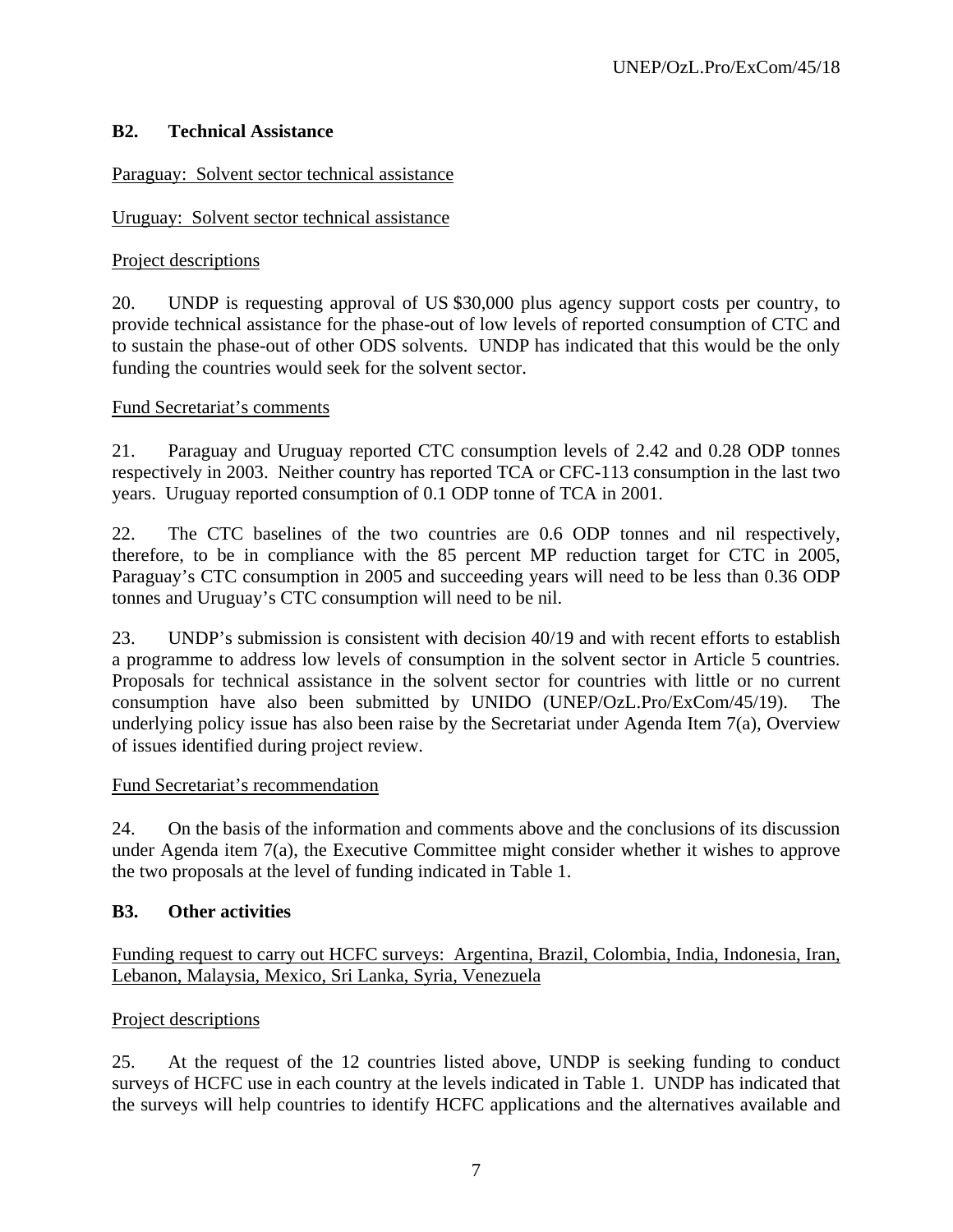to make prices comparisons with the alternatives. The HCFC surveys will also assist countries to make informed decisions by: facilitating national stakeholder consultations; allowing a better understanding of the HCFC supply and demand situation and; identifying potential barriers to the adoption of alternative technologies.

26. UNDP has indicated that the cost structure of the requests is as follows:

- National Consultants/Local Subcontracts: 50% of total
- National Workshop / Stakeholder Meetings: 15% of total
- International Consultants: 30% of total
- Sundries: 5% of total

27. The level of individual requests was determined by a preliminary assessment of the size of the country, the HCFC consumption as reported to the Ozone Secretariat and the assessed complexities at the country level.

#### Fund Secretariat's comments

28. The request for funding for HCFC surveys and inclusion of the surveys in UNDP's 2005 business plan has been raised by the Secretariat under Agenda item 5(b) Consolidated 2005-2007 business plan of the Multilateral Fund (UNEP/OzL.Pro/ExCom/45/5). If the activities are not included in the 2005 business plan, they will not be eligible for funding in UNDP's 2005 work programme. Alternatively, if the activities are included in the 2005 business plan, the Executive Committee may wish to take the following information into consideration.

- According to data reported under Article 7, HCFC consumption in Article 5 countries has increased from some 4,100 to over 15,800 ODP tonnes, while production has increased from about 1,800 to more than 13,600 ODP tonnes. HCFC-22 and HCFC-141b are the most common HCFCs in use in Article 5 countries. The ODP values of HCFC-22 and HCFC-141b are 0.055 and 0.11 respectively, indicating that in metric tonnes, total HCFC consumption in 2003 was between 124,000 tonnes (all HCFC-141b) and 272,000 tonnes (all HCFC-22).
- As reported by the Executive Committee to the Sixteenth Meeting of the Parties, annual consumption of 3186 ODP tonnes of HCFCs, mostly HCFC-141b, has been installed in Article 5 countries with assistance from the Multilateral Fund. Conversion of this consumption is not eligible for funding (decision 17/17). Conversion of ODS-based capacity installed after 25 July 1995 is not eligible for funding (decision 17/7). Conversion of other HCFC-based capacity existing prior to this date could potentially be eligible for funding under current Fund rules and policies.
- In cases where conversion to HCFCs was the technology of choice, the Executive Committee requested the implementing agencies to provide a full explanation of the reasons why such conversion was recommended, and to make it clear that the enterprises concerned had agreed to bear the cost of subsequent conversion to non-HCFC substances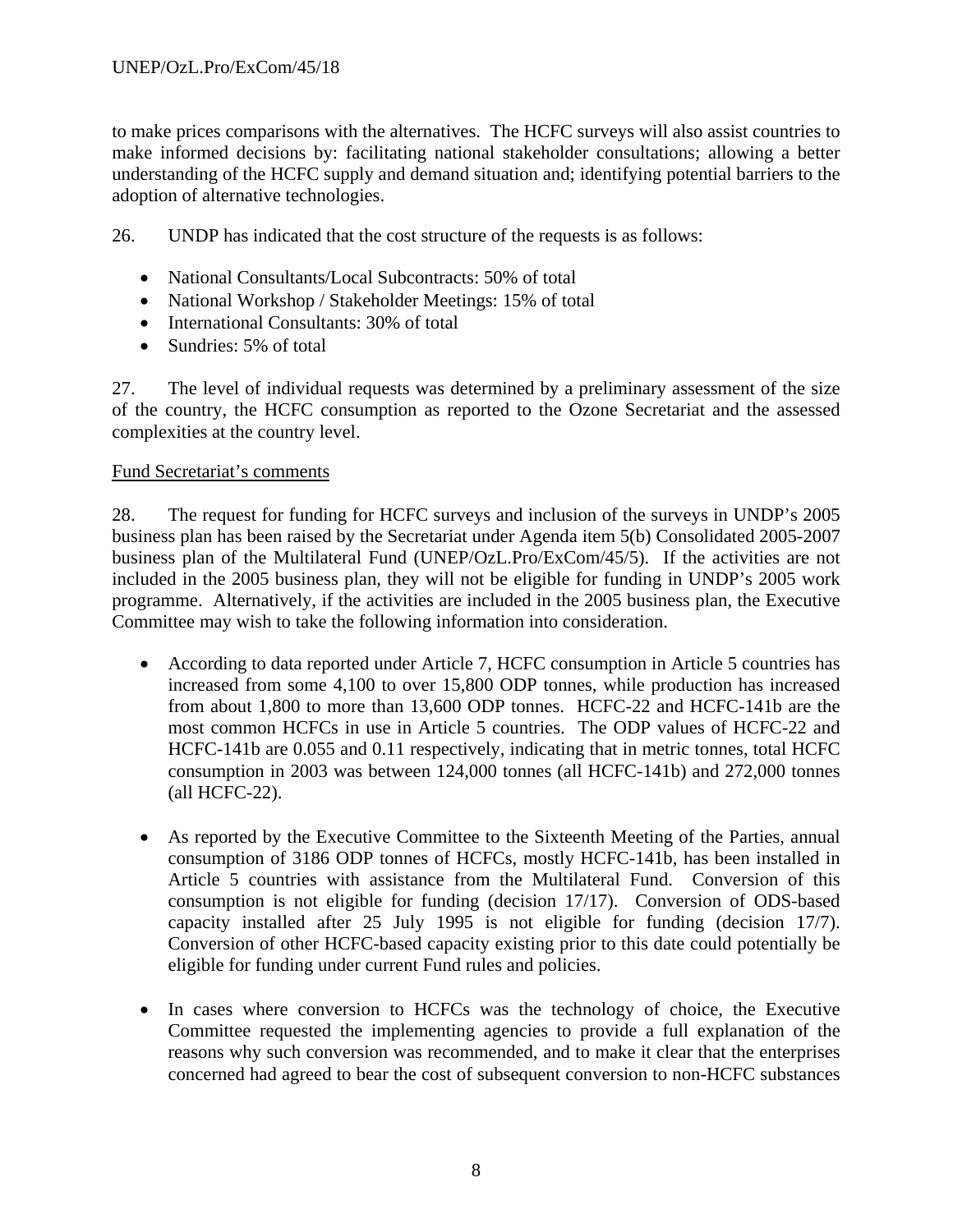(decision 19/2). This decision was subsequently reaffirmed by the Executive Committee at its 20th Meeting (decision 20/48) and 38th Meeting (decision 38/38).

• On the basis of Article 7 data reported to the Ozone Secretariat the latest HCFC consumption in the 12 countries for which surveys have been requested is indicated in the following table:

| Country                   | <b>ODP</b> tonnes |
|---------------------------|-------------------|
| Argentina                 | 147.53            |
| <b>Brazil</b>             | 766.03            |
| Colombia                  | 109.22            |
| India                     | 360.39            |
| Indonesia                 | 225.53            |
| Iran, Islamic Republic of | 94.38             |
| Lebanon                   | 20.13             |
| Malaysia                  | 324.83            |
| Mexico                    | 728.30            |
| Sri Lanka                 | 7.02              |
| Syrian Arab Republic      | 34.62             |
| Venezuela                 | 75.26             |

**Consumption of HCFCs (2003)** 

29. In relation to proposed survey costs, the only other HCFC survey and study considered by the Committee was for China, which was approved at the  $43<sup>rd</sup>$  Meeting at a cost of US \$330,300 plus agency support costs. For comparison purposes, in the methyl bromide sector, initial surveys undertaken by UNDP were funded at the  $17<sup>th</sup>$  Meeting for the Asia and Pacific region, the Latin America and Caribbean region and the African region at costs of US \$37,026, US \$57,700 and US \$179,850 respectively. At the same time UNEP was funded for awareness workshops in the three regions for US \$82,500, US \$120,000 and US \$100,000 respectively.

#### Fund Secretariat's recommendation

30. The Executive Committee might wish to consider the above requests on the basis of its discussion of the matter under Agenda item 5(b) and the information provided above.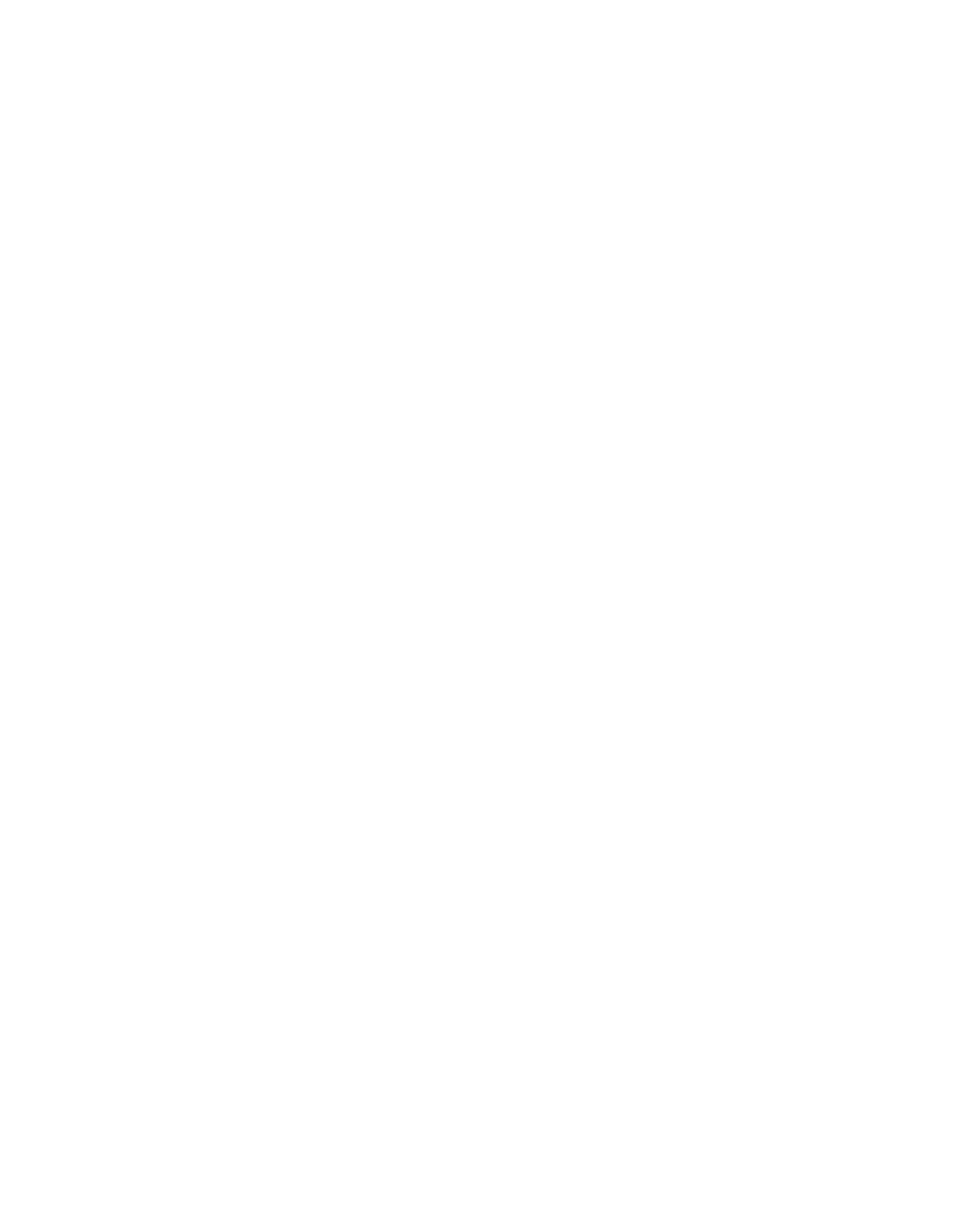#### **Annex I**

#### **INSTITUTIONAL STRENGTHENING PROJECT PROPOSALS**

#### **Colombia: Renewal of institutional strengthening**

| <b>UNDP</b><br>Implementing Agency:<br>Amounts previously approved for institutional strengthening (US \$):<br>Phase I: March 1994<br>317,790<br>Phase II: March 1998<br>212,000<br>Phase III: March 2000<br>212,000<br>Phase IV: November 2002<br>275,600<br>Total (US \$)<br>1,149,651<br>275,600<br>Amount requested for renewal (Phase V) (US \$):<br>Amount recommended for approval (US \$)<br>275,600<br>Agency support costs (US \$)<br>20,670<br>Total cost of institutional strengthening Phase V to the Multilateral Fund<br>296,270<br>March 1994<br>Date of approval of country programme<br>Date of approval of country programme update (if applicable)<br>Total ODS consumption reported in country programme (1992), (ODP tonnes)<br>2196.2 | <b>Summary of the Project and Country Profile</b>         |        |
|--------------------------------------------------------------------------------------------------------------------------------------------------------------------------------------------------------------------------------------------------------------------------------------------------------------------------------------------------------------------------------------------------------------------------------------------------------------------------------------------------------------------------------------------------------------------------------------------------------------------------------------------------------------------------------------------------------------------------------------------------------------|-----------------------------------------------------------|--------|
|                                                                                                                                                                                                                                                                                                                                                                                                                                                                                                                                                                                                                                                                                                                                                              |                                                           |        |
|                                                                                                                                                                                                                                                                                                                                                                                                                                                                                                                                                                                                                                                                                                                                                              |                                                           |        |
|                                                                                                                                                                                                                                                                                                                                                                                                                                                                                                                                                                                                                                                                                                                                                              |                                                           |        |
|                                                                                                                                                                                                                                                                                                                                                                                                                                                                                                                                                                                                                                                                                                                                                              |                                                           |        |
|                                                                                                                                                                                                                                                                                                                                                                                                                                                                                                                                                                                                                                                                                                                                                              |                                                           |        |
|                                                                                                                                                                                                                                                                                                                                                                                                                                                                                                                                                                                                                                                                                                                                                              |                                                           |        |
|                                                                                                                                                                                                                                                                                                                                                                                                                                                                                                                                                                                                                                                                                                                                                              |                                                           |        |
|                                                                                                                                                                                                                                                                                                                                                                                                                                                                                                                                                                                                                                                                                                                                                              |                                                           |        |
|                                                                                                                                                                                                                                                                                                                                                                                                                                                                                                                                                                                                                                                                                                                                                              |                                                           |        |
|                                                                                                                                                                                                                                                                                                                                                                                                                                                                                                                                                                                                                                                                                                                                                              |                                                           |        |
|                                                                                                                                                                                                                                                                                                                                                                                                                                                                                                                                                                                                                                                                                                                                                              |                                                           |        |
|                                                                                                                                                                                                                                                                                                                                                                                                                                                                                                                                                                                                                                                                                                                                                              |                                                           |        |
|                                                                                                                                                                                                                                                                                                                                                                                                                                                                                                                                                                                                                                                                                                                                                              |                                                           |        |
|                                                                                                                                                                                                                                                                                                                                                                                                                                                                                                                                                                                                                                                                                                                                                              |                                                           |        |
|                                                                                                                                                                                                                                                                                                                                                                                                                                                                                                                                                                                                                                                                                                                                                              | Latest reported total ODS consumption (2003) (ODP tonnes) | 1168.7 |
| Baseline consumption of controlled substances (ODP tonnes):                                                                                                                                                                                                                                                                                                                                                                                                                                                                                                                                                                                                                                                                                                  |                                                           |        |
|                                                                                                                                                                                                                                                                                                                                                                                                                                                                                                                                                                                                                                                                                                                                                              |                                                           |        |
| (a) Annex A Group I (CFCs) (Average1995-1997)<br>2208.2                                                                                                                                                                                                                                                                                                                                                                                                                                                                                                                                                                                                                                                                                                      |                                                           |        |
| (b) Annex A Group II (Halons) (Average 1995-1997)<br>187.7                                                                                                                                                                                                                                                                                                                                                                                                                                                                                                                                                                                                                                                                                                   |                                                           |        |
| (c) Annex B Group II (Carbon tetrachloride) (Average 1998-2000)<br>6.1                                                                                                                                                                                                                                                                                                                                                                                                                                                                                                                                                                                                                                                                                       |                                                           |        |
| (d) Annex B Group III (Methyl chloroform) (Average 1998-2000)<br>0.6                                                                                                                                                                                                                                                                                                                                                                                                                                                                                                                                                                                                                                                                                         |                                                           |        |
| (e) Annex E (Methyl bromide) (Average 1995-1998)<br>110.1                                                                                                                                                                                                                                                                                                                                                                                                                                                                                                                                                                                                                                                                                                    |                                                           |        |
| Latest consumption of controlled substances (2003) (ODP tonnes):                                                                                                                                                                                                                                                                                                                                                                                                                                                                                                                                                                                                                                                                                             |                                                           |        |
| 1058.1                                                                                                                                                                                                                                                                                                                                                                                                                                                                                                                                                                                                                                                                                                                                                       |                                                           |        |
| (a) Annex A Group I (CFCs)<br>(b) Annex A Group II (Halons)<br>$\theta$                                                                                                                                                                                                                                                                                                                                                                                                                                                                                                                                                                                                                                                                                      |                                                           |        |
| (c) Annex B Group II (Carbon tetrachloride)<br>1.4                                                                                                                                                                                                                                                                                                                                                                                                                                                                                                                                                                                                                                                                                                           |                                                           |        |
| (d) Annex B Group III (Methyl chloroform)<br>0                                                                                                                                                                                                                                                                                                                                                                                                                                                                                                                                                                                                                                                                                                               |                                                           |        |
| (e) Annex C Group I (HCFCs)<br>109.2                                                                                                                                                                                                                                                                                                                                                                                                                                                                                                                                                                                                                                                                                                                         |                                                           |        |
| (f) Annex E (Methyl bromide)<br>0                                                                                                                                                                                                                                                                                                                                                                                                                                                                                                                                                                                                                                                                                                                            |                                                           |        |
| 17,299,209<br>Amount approved for projects (US \$)                                                                                                                                                                                                                                                                                                                                                                                                                                                                                                                                                                                                                                                                                                           |                                                           |        |
| Amount disbursed (as at September 2004) (US \$):<br>12,904,480                                                                                                                                                                                                                                                                                                                                                                                                                                                                                                                                                                                                                                                                                               |                                                           |        |
| ODS to be phased out (ODP tonnes)<br>1228.1                                                                                                                                                                                                                                                                                                                                                                                                                                                                                                                                                                                                                                                                                                                  |                                                           |        |
| ODS phased out (as at September 2004) (ODP tonnes)<br>817.6                                                                                                                                                                                                                                                                                                                                                                                                                                                                                                                                                                                                                                                                                                  |                                                           |        |

#### Progress report

1. During Phase IV of Colombia's institutional strengthening project, the National Ozone Unit (NOU) has actively continued working towards the achievement of compliance with the Montreal Protocol phase-out schedules. As a result the country will achieve compliance with the 50% and 85% reduction measures for CFC and CTC respectively in 2005 and it has prepared a comprehensive plan to comply with the subsequent 2007 reduction. The 2003 data reported to the Ozone Secretariat shows that Colombia met the 50% CFC reduction requirement in 2003, while the data showed complete phase-out of halons and methyl bromide.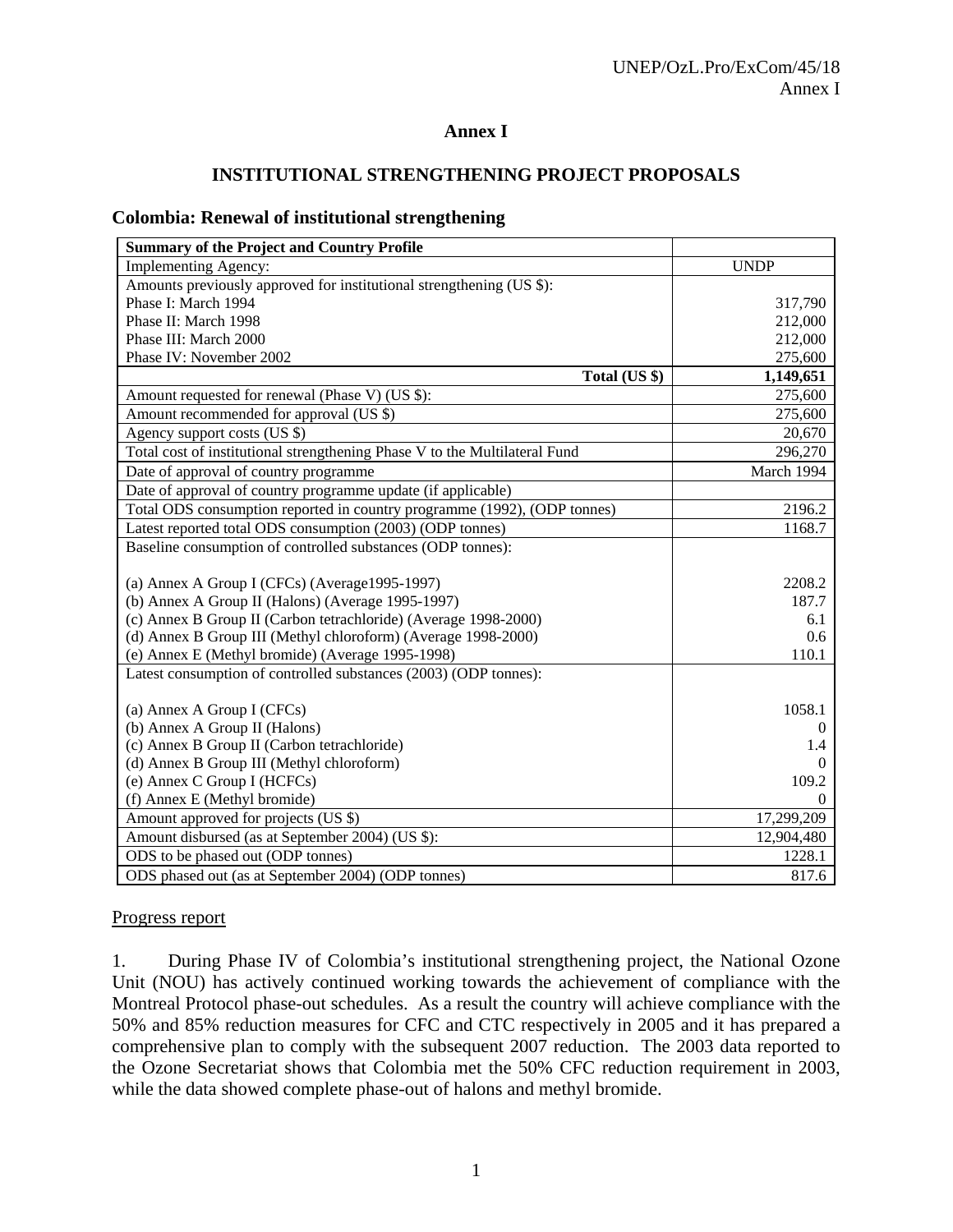2. During this phase the government of Colombia continued successful implementation of individual and umbrella investment projects in the foams and commercial refrigeration sectors and prepared the National Phase-out Plan of CFC and halons, which was approved by the Executive Committee at its  $41<sup>st</sup>$  Meeting. The NOU also established the basis for a future regionalization and expansion of the NOU monitoring activities to the main centers of ODS consumption in the country.

3. The National Ozone Unit has also continued its Public Awareness Campaign through TV/radio, newspapers, public presentations and celebration of the International Ozone Day. The NOU of Colombia has continued to contribute and benefit from the Regional Network of Latin American Ozone Officers; in 2003 the NOU organized the Regional Meeting in Bogotá.

#### Action Plan

4. The Government of Colombia through its NOU, has planned to continue and consolidate the regionalization process started in the previous phase; this will have a significant impact on the phase-out of CFC in the servicing sector. The National Phase-Out Plan for CFC and halons includes important activities in the refrigeration servicing sector such as recovery and recycling, incentives for retrofitting, certification of the technicians that already received training, distribution of tools to implement the good practices in maintenance, etc. All these activities are going to be implemented through the regional focal points, to ensure impact in all regions. In addition the NOU expects to complete its strategy to control illegal traffic of ODS based on studies undertaken during the previous phase. All these activities will help maintain the country in compliance after the 2005 reduction of 50% in CFCs, and will help the country prepare to face the additional reduction of 2007.

5. During this phase Colombia will also consolidate the strategies to phase out ODS in sectors where the consumption is low, such as CTC, TCA and Methyl Bromide.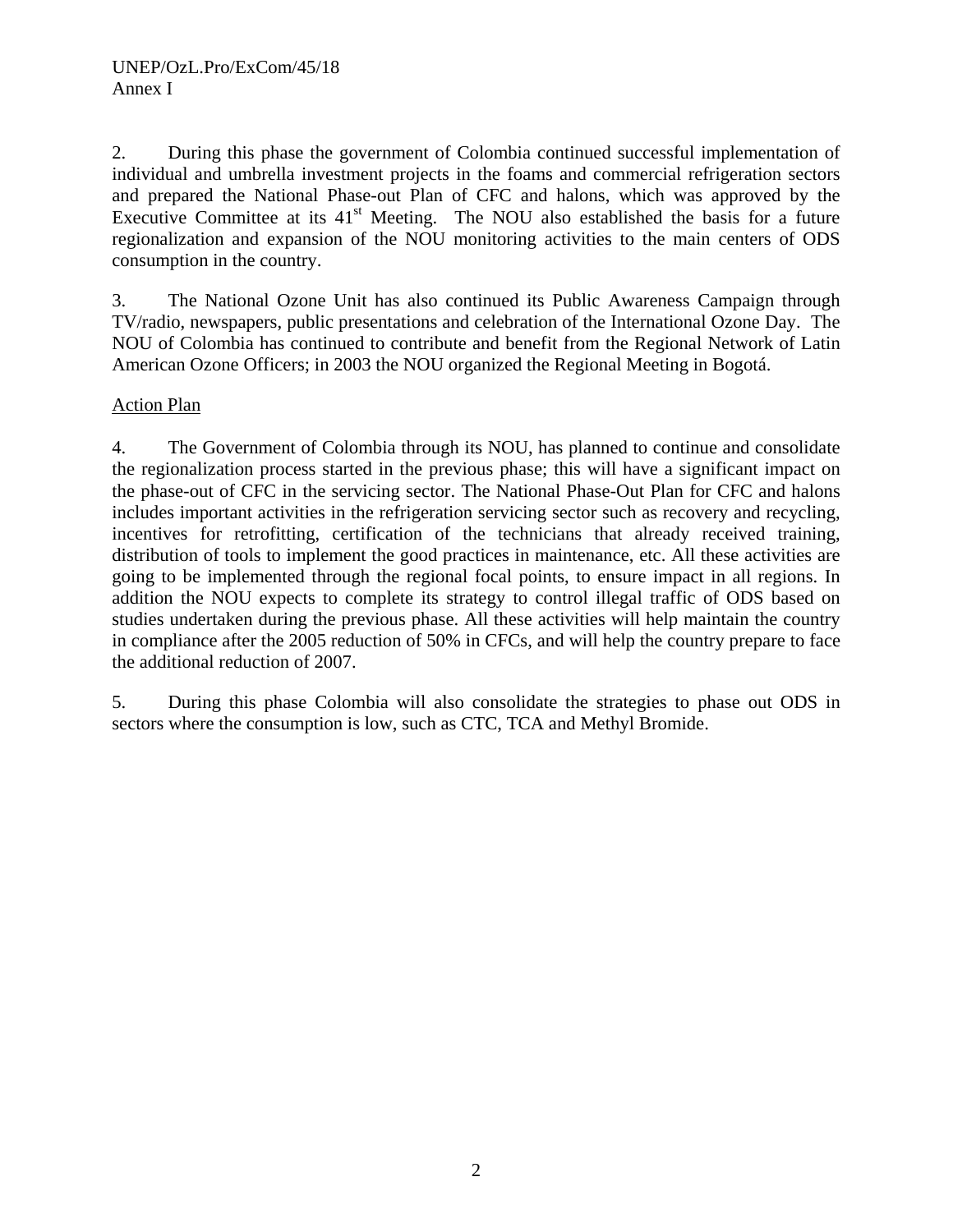#### **Annex II**

#### **VIEWS EXPRESSED BY THE EXECUTIVE COMMITTEE ON RENEWALS OF INSTITUTIONAL STRENGTHENING PROJECTS SUBMITTED TO THE 45TH MEETING**

#### *Colombia*

1. The Executive Committee has reviewed the information presented with the institutional strengthening renewal request for Colombia and notes with appreciation the fact that Colombia reported 2003 CFC consumption data to the Ozone Secretariat that is significantly lower than its 1995-1997 CFC compliance baseline which if sustained would result in Colombia achieving the 2005 50% CFC reduction level ahead of schedule. It further notes with satisfaction that Colombia has made great strides towards compliance with control measures for other ozone depleting substances. In its submission, Colombia reports that it has taken important initiatives to phase out its consumption of ODS during the current phase of its institutional strengthening project, namely implementation of individual and umbrella investment projects in the foam and commercial refrigeration sectors and the preparation of a National Phase-out Plan for CFC and halons, approved by the Executive Committee at its 41<sup>st</sup> Meeting. The Executive Committee also notes that Colombia has completed the first phase of Customs Training and made significant progress with its public awareness campaigns. The Executive Committee expresses the expectation that, in the next two years, during the implementation of the programmed activities, Colombia will sustain and build on the momentum achieved to ensure continued outstanding successes that will enable it to realize its goal of accelerated phase-out of ODS consumption.

----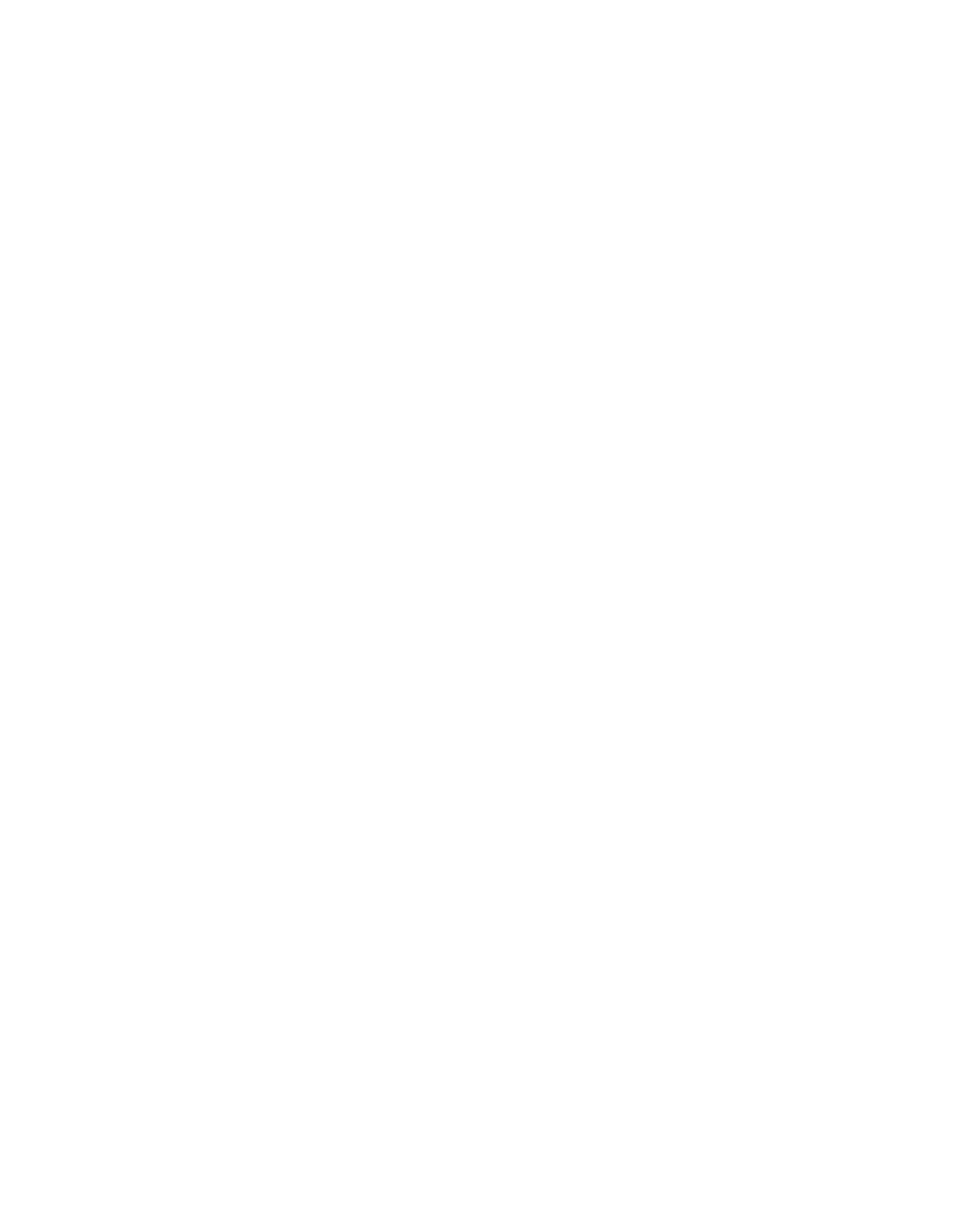# **EXECUTIVE COMMITTEE OF THE MULTILATERAL FUND FOR THE IMPLEMENTATION OF THE MONTREAL PROTOCOL (45th Meeting, 4 - 8 April 2005, Montreal)**

# **2005 WORK PROGRAMME**

# **OF THE**

# **UNITED NATIONS DEVELOPMENT PROGRAMME**

 **Request for Project Preparation and Non-Investment Projects at the 45th Executive Committee Meeting** 

 **17 February 2005**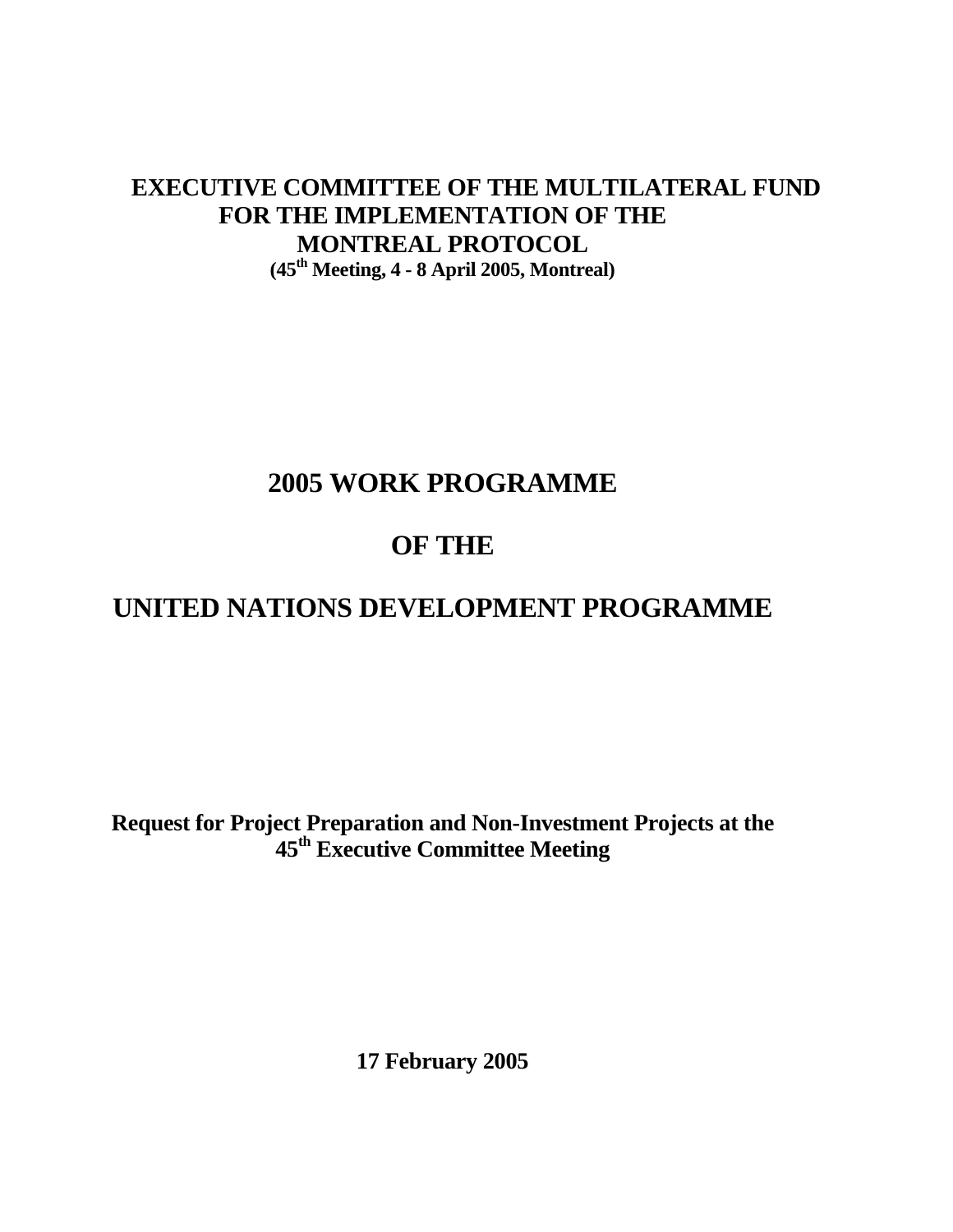# **2005 UNDP WORK PROGRAMME AMENDMENT**

# **45th Executive Committee Meeting (4-8 April 2005, Montreal)**

UNDP has submitted its 2005 Business Plan, comprised of both a series of tables and a detailed narrative, for consideration at the 45th Meeting of the Executive Committee. As a complementary submission, this work programme document contains all non-investment and project preparation programmes that are being requested at the 45th Meeting of the Executive Committee. These requests amount to US\$ 1,564,380 plus US\$ 134,260 of support cost, as elaborated upon below. An alphabetic list per country is also provided as annex 1.

#### 1) Extensions for Institutional Strengthening Projects.

Only one extension for Institutional Strengthening is being submitted at the  $45<sup>th</sup>$  meeting of the Executive Committee:

| ountr∨ٽ  | Title                                    | ODP          | Budaet  | :Cost<br>Support | Total           |
|----------|------------------------------------------|--------------|---------|------------------|-----------------|
| Colombia | Phase<br>Strenathenina:<br>Institutional | ററ റ<br>22.U | 275.600 | 67٬ ،<br>20      | 296.2<br>$\sim$ |

A separate document for Colombia-IS was submitted separately.

#### 2) Requests for Project Preparation (PRP).

| Country       | Title of the PRP Activity                                   | <b>Budget</b> | Support | Total   |
|---------------|-------------------------------------------------------------|---------------|---------|---------|
| <b>Brazil</b> | <b>Chillers Demonstration Project</b>                       | 50,000        | 3.750   | 53,750  |
| Congo DR      | Investment Component for the Refrigeration Servicing Sector | 16,870        | 1.265   | 18,135  |
| Congo DR      | CTC Sectoral phaseout plan                                  | 16.870        | 1.265   | 18,135  |
| Fiji          | Complete ODS Phaseout Plan                                  | 16.870        | 1.265   | 18,135  |
| Laos          | Foam Multiple-subsectors                                    | 22,493        | 1.687   | 24.180  |
| Sierra Leone  | Halons Sectoral phaseout plan                               | 16.870        | 1.265   | 18,135  |
| Zimbabwe      | Fumigant Methyl bromide                                     | 20,000        | 1.500   | 21,500  |
|               |                                                             | 159,973       | 11.997  | 171.970 |

Clarification about the above activities are as follows:

- PRP in the Refrigeration Sector (all in cooperation with UNEP):
	- $\circ$  In the case of Congo DR (non-LVC), the RMP was approved at the 41<sup>st</sup> meeting of the Executive Committee with the understanding that a last investment component would be developed in 2005. The proposal would include measures that would promote drop-in substitutes amongst other things.
	- o In Brazil, a chiller project was included. Decision XVI/13 of the Meeting of the Parties requested the Executive Committee of the Multilateral Fund to consider funding additional demonstration projects in the chillers sector to help demonstrate the value of replacement of CFC-based chillers, as well as to increase awareness of users of the impending phase-out and options that may be available for dealing with their chillers. Further to this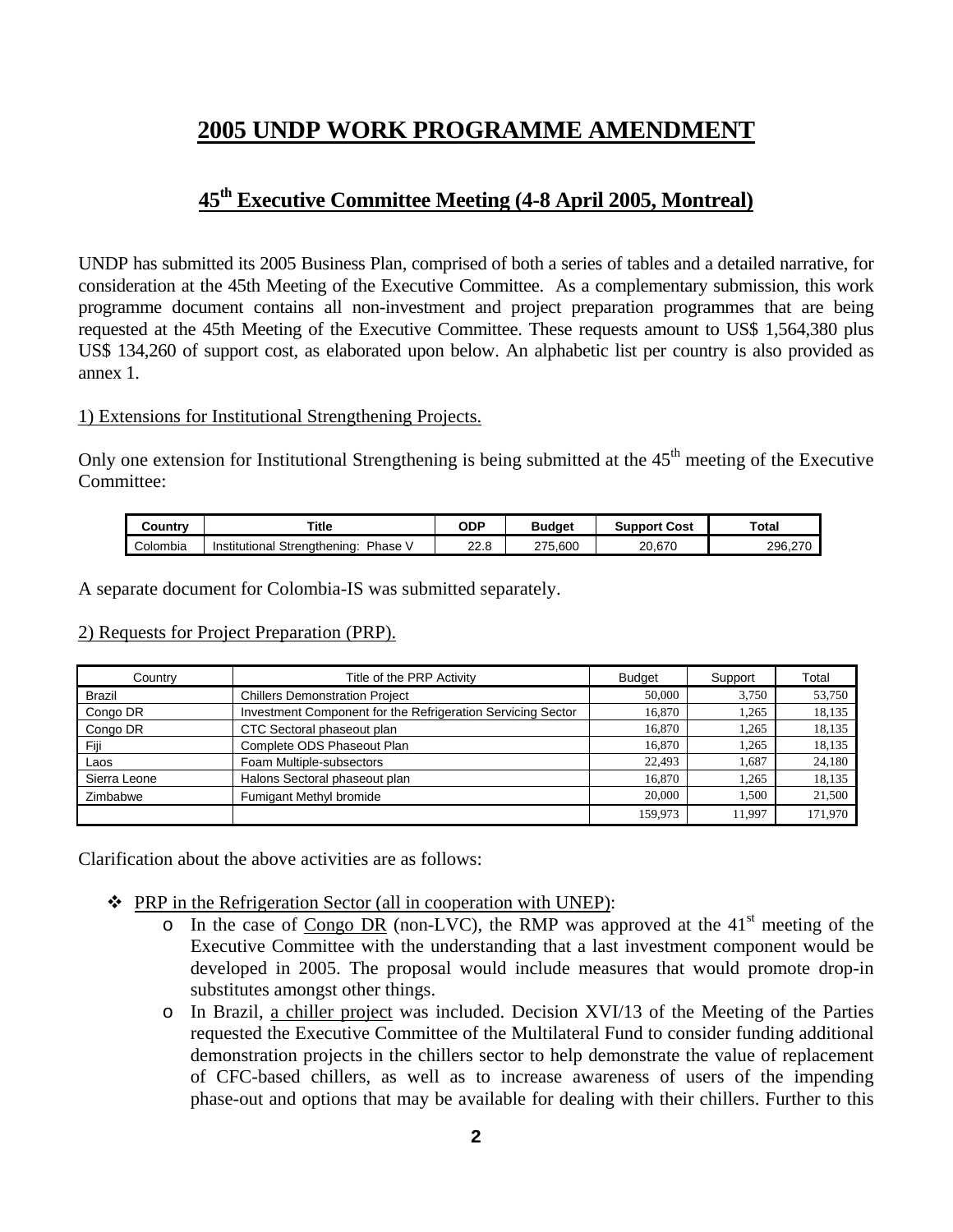decision, Decision 44/61 of the Executive Committee opted to defer consideration of the issue until its 45th Meeting. As a result of Decision XVI/13 and Decision 44/61, and the importance it gives to energy efficiency and the synergisms between conventions, the Government of Brazil has requested UNDP, to include a demonstration project in the chiller sector in its 2005 Business Plan. UNDP is the lead agency of its National CFC Phaseout Plan and now that the Plan is being implemented, a significant number of CFC Chillers were identified in the country. While conservation measures are considered under the Plan, these measures alone will not resolve the needs of this critical sub sector in the long term and the decision of the MOP in this regard comes at an important time for the country to be able to demonstrate the value of replacement of its CFC- based chillers and address the needs of this sub sector.

- o All other requests in the refrigeration servicing sector included in UNDP's 2005 business plan would probably be included at the  $46<sup>th</sup>$  and  $47<sup>th</sup>$  meeting of the Executive Committee.
- PRP in the Solvents Sector.
	- o There is 1 such request for Congo DR. The proposal may either lead to the solvents phase out plan, or a technical assistance project depending on the consumption and what is being found on the ground.
- PRP in the MeBr Sector.
	- $\circ$  For Zimbabwe, it should be noted that a programme was already submitted at the 35<sup>th</sup> meeting of the Executive Committee meeting. Approval had been left pending in view of the situation in the country. In 2005, UNDP will work with the Government and relevant (mostly new) agricultural stakeholders to reformulate a new project proposal. As many years have past, new project preparation funds are being requested at the 45<sup>th</sup> meeting of the Executive Committee.
- ❖ PRP in other Sectors.
	- o There is also a request for the formulation of a terminal umbrella project in foams for Laos.
	- o For Fiji, the proposal will include all remaining ODS, namely MeBr and CFCs.
	- o Finally, Sierra Leone was included for the halons sector further to the inter-agency coordination meeting in Feb 2005.

#### 3) Other requests.

Following is the list of other requests at the  $45<sup>th</sup>$  meeting of the Executive Committee for non-investment activities.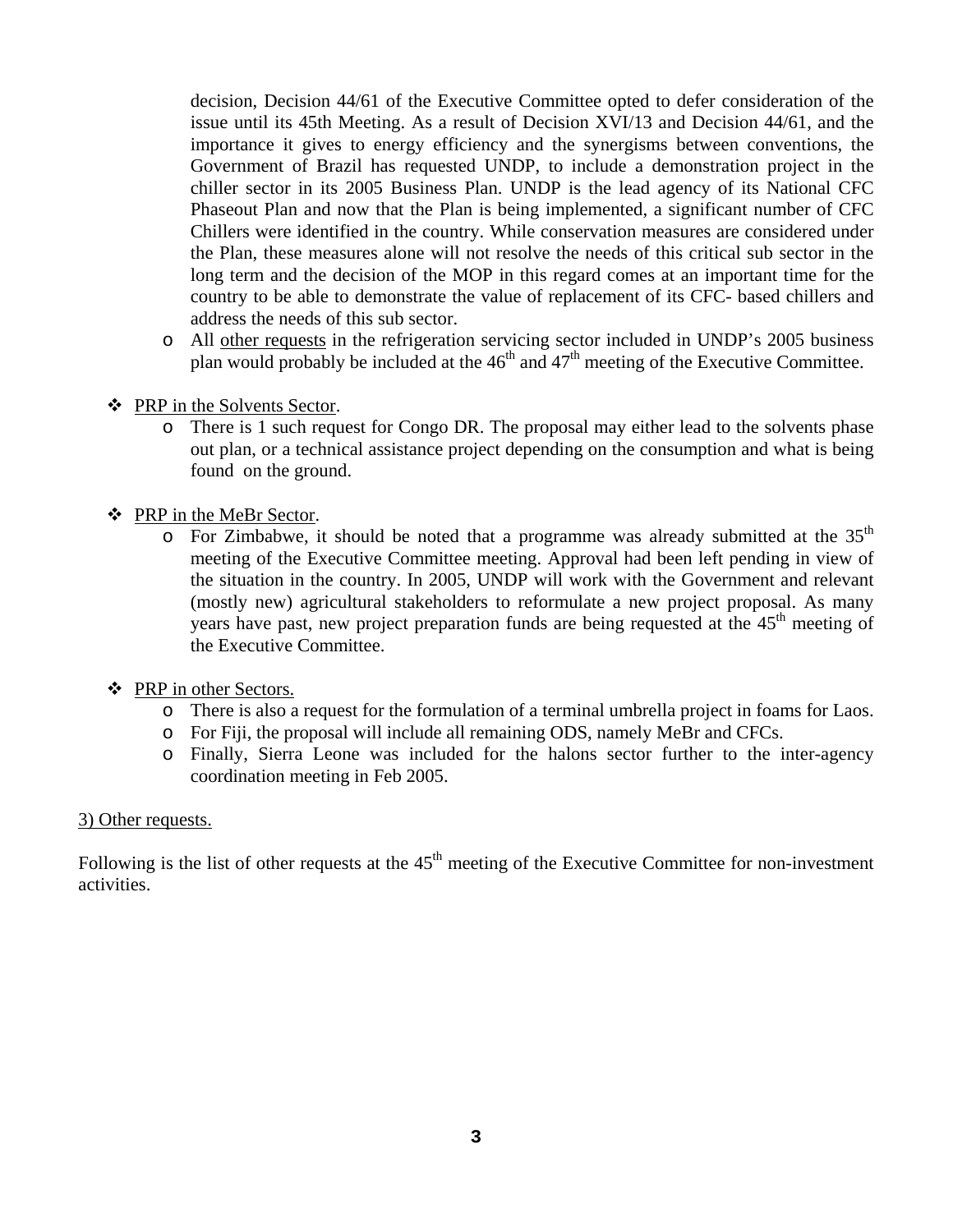| <b>COUNTRY</b> | <b>Sector and Sub-Sector</b> | <b>Planned</b><br>Date of<br>Completion | <b>Budget</b> | <b>Support Cost</b> | <b>Total</b> |
|----------------|------------------------------|-----------------------------------------|---------------|---------------------|--------------|
| Paraguay       | Solvent Sector TAS           | $Dec-06$                                | 30,000        | 2,700               | 32,700       |
| Uruguay        | Solvent Sector TAS           | $Dec-06$                                | 30,000        | 2,700               | 32,700       |
| Argentina      | <b>HCFC</b> Survey           | $Dec-06$                                | 68,807        | 6,193               | 75,000       |
| <b>Brazil</b>  | <b>HCFC</b> Survey           | $Dec-06$                                | 183,486       | 16,514              | 200,000      |
| Colombia       | <b>HCFC</b> Survey           | $Dec-06$                                | 68,807        | 6,193               | 75,000       |
| India          | <b>HCFC Survey</b>           | $Dec-06$                                | 183,486       | 16,514              | 200,000      |
| Indonesia      | <b>HCFC Survey</b>           | $Dec-06$                                | 114,679       | 10.321              | 125,000      |
| Iran           | <b>HCFC Survey</b>           | $Dec-06$                                | 68.807        | 6.193               | 75,000       |
| Lebanon        | <b>HCFC Survey</b>           | $Dec-06$                                | 45,872        | 4,128               | 50,000       |
| Malaysia       | <b>HCFC</b> Survey           | $Dec-06$                                | 91,743        | 8,257               | 100,000      |
| Mexico         | <b>HCFC</b> Survey           | $Dec-06$                                | 114,679       | 10,321              | 125,000      |
| Sri Lanka      | <b>HCFC</b> Survey           | $Dec-06$                                | 36.697        | 3.303               | 40,000       |
| Syria          | <b>HCFC Survey</b>           | $Dec-06$                                | 45,872        | 4,128               | 50,000       |
| Venezuela      | <b>HCFC</b> Survey           | $Dec-06$                                | 45,872        | 4,128               | 50,000       |
| <b>TOTAL</b>   |                              |                                         | 1,128,807     | 101,593             | 1,230,400    |

As can be seen from the above table, there are 2 requests for Technical Assistance for the Solvents sector. In view of the very low consumption, this would be the only funding that these 2 countries are seeking for this sector.

In addition, there are 12 requests from countries to carry out HCFC surveys. The survey will help countries to identify HCFCs applications, alternatives available and prices comparison. The HCFC survey will also facilitate national stakeholder consultations allowing a better understanding of the situation in the country related to HCFC supply and demand and identifying potential barriers to adoption of alternative technologies so countries can make informed decisions.

All requests would have a breakdown as follows:

- National Consultants/Local Subcontracts: 50% of total
- National Workshop / Stakeholder Meetings: 15% of total
- International Consultants: 30% of total
- Sundries: 5% of total

The total size of the requests were determined by UNDP further to a preliminary assessment of the size of the country, HCFC consumption as reported to the Ozone Secretariat and the complexities involved.